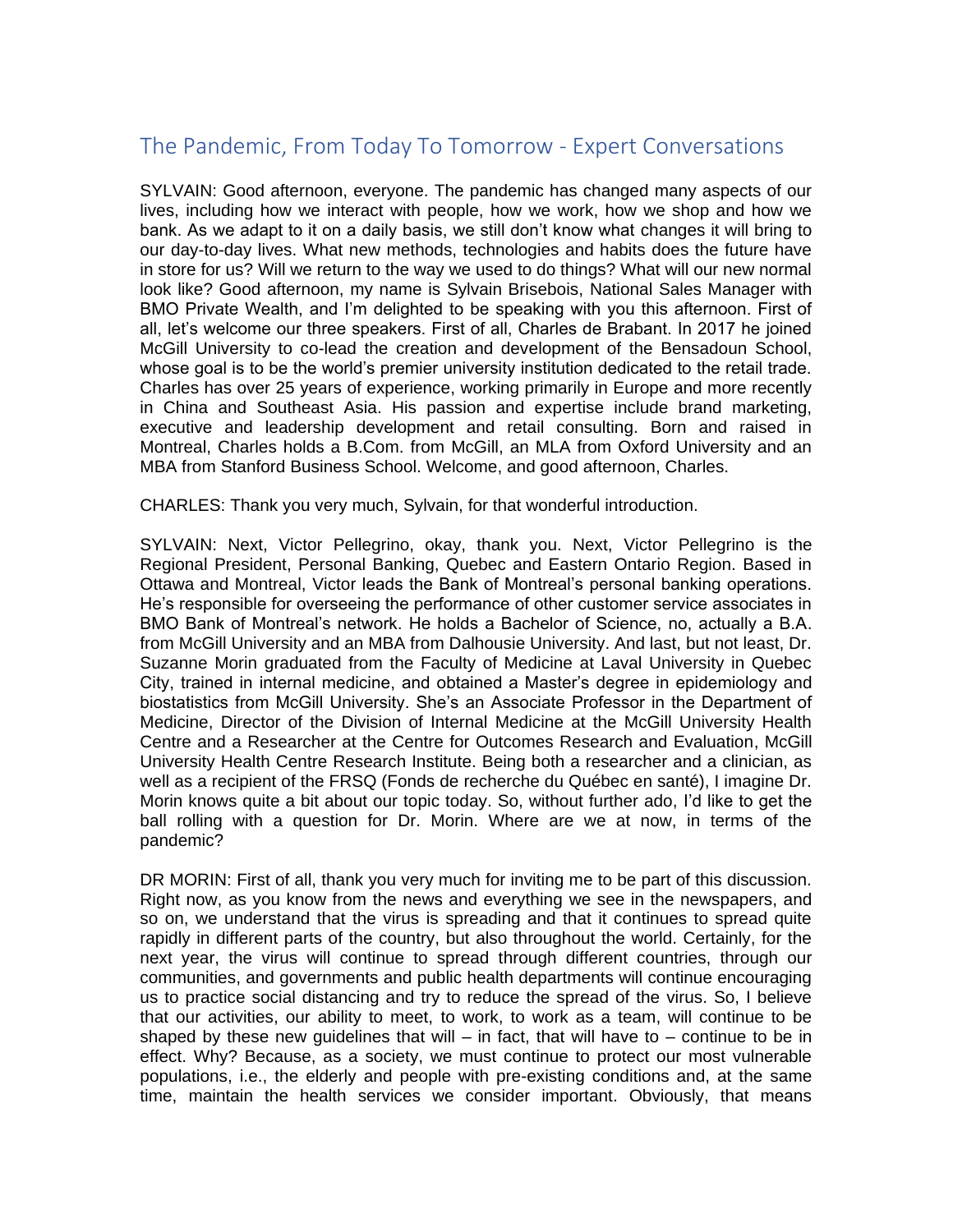that have enabled us to develop a vaccine so quickly. Developing a vaccine that's ready essential health services, but also those that are less essential. Right now, because hospitals are overwhelmed by patients with either mild or severe COVID infections, their ability to provide surgeries, etc., is greatly diminished. However, I definitely want to underline the enormous step forward we have just made by soon having access to three vaccines, which will certainly help us get the pandemic under control. About 15 vaccines are under development right now, but three of them will soon be available in the United States and also in the United Kingdom, and will certainly be available in Canada by early next year. The speed with which we were able to develop the vaccines is a big win for science. In my opinion, it's technology, and science, and cross-sectoral collaborations to distribute within a year is truly extraordinary. So, I would say that those are the two main points. Our way of life will definitely continue to be disrupted for another year or so, for sure.

SYLVAIN: Okay, so a big win for science and health in a difficult time. Thank you, Suzanne [Dr. Morin]. Over to you, now, Victor. Our workplaces have changed a lot since March 13 compared to what we were used to before that. How did essential, front-line, financial employees experience that transition? And, how about those employees whose job didn't necessarily require them to be physically present on-site? How did that pan out in your office?

 was a learning process. People had to adapt; we weren't sure how to respond to it. learned what worked. We learned, as I'm sure you know, we learned to work – as we're VICTOR: Good morning Sylvain. Yes, indeed, we learned a lot in a very short timeframe. It started pretty abruptly, as you can imagine. We were not at all prepared, and had no clear plan at the beginning because we were adapting to changes on a daily basis. I believe we have evolved rapidly from crisis management to a period of what I would call creative adaptation. Employees have been affected in one of two ways. Obviously, some of our employees could work from home, so a significant percentage of our staff shifted to telework. On the flip side, we also had the branches that remained open. So, our goal was to keep the essential network open throughout the pandemic. Of course, at first, it Things changed in the following weeks but I would say that the March-April period was very difficult. By the time May rolled around, we were feeling more hopeful. The Plexiglas screens that we saw in so many stores and banks, these reassured employees who felt a need for them, but they were still anxious. Our first priority was to create a safe and healthy environment for our employees, and also for our customers. I would say we handled the shift to remote working well. We were not really ready to suddenly transfer tens of thousands of people to telework, so it was quite a technological feat. We doing right now – by teleconference. I would say that what I found most inspiring during that time was how quickly people were able to adapt. We made decisions, we tried new things, we accomplished things in 5 or 6 weeks that previously might have taken us anywhere from 2 to 3 years, so we increased the pace of technological change. This enabled us to learn, and to see how we could better meet the demand by keeping the focus on the safety of our people. I would say that the situation continues to evolve, that our increased sense of confidence enables us to envision a good future. We are planning big changes for next year, but it will be a different kind of adaptation that will take place at the same time.

SYLVAIN: A fantastic achievement for you, Victor. I think the Bank of Montreal has between 45,000 and 50,000 employees, so shifting them all to telework must not have been easy. Congratulations on a job well done! Thank you, Victor. Now Charles de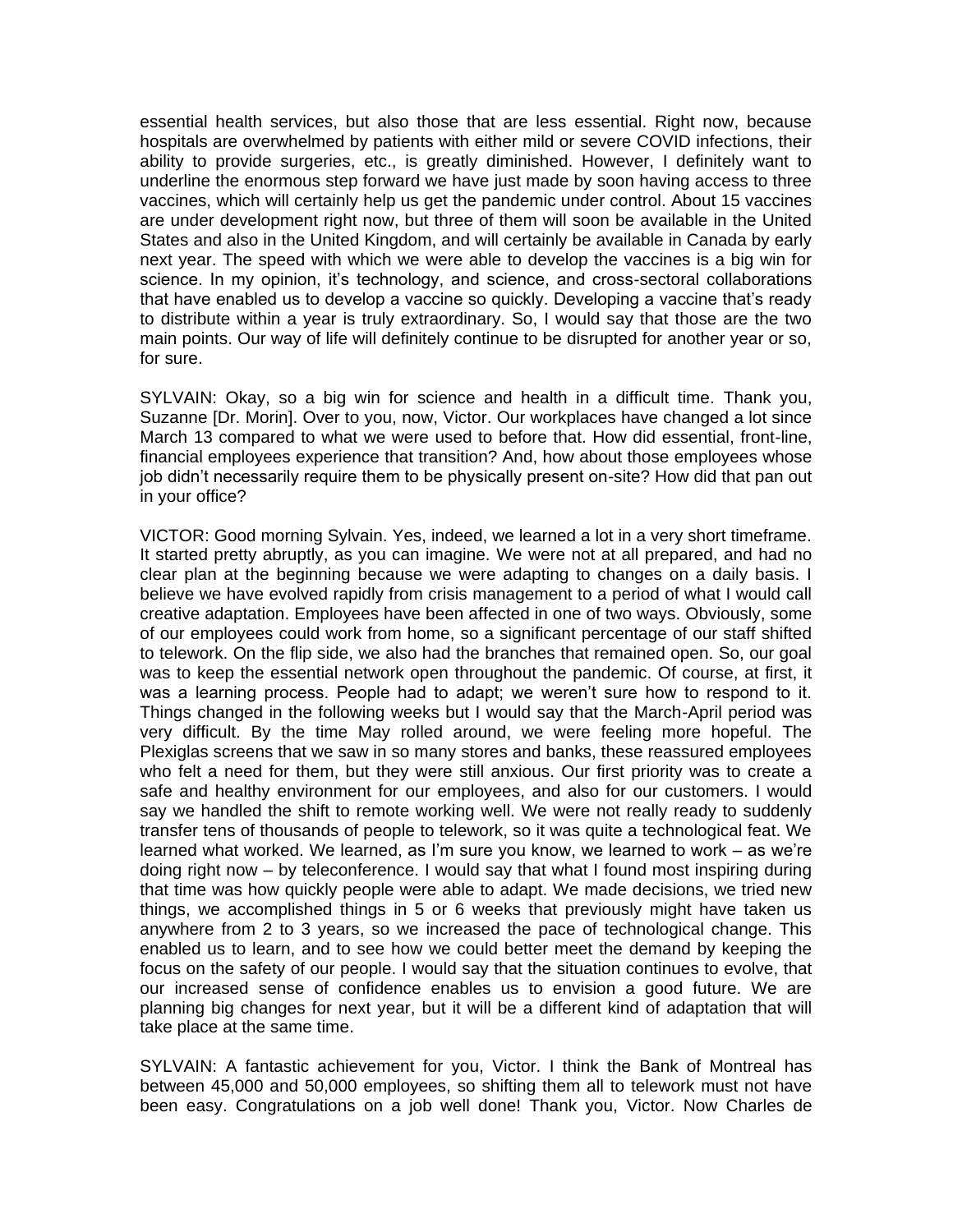Brabant, let's talk a bit about retail. Anyone who has been inside a store lately has seen a difference just in terms of what's on the shelves. Talk to us about consumer and merchant behaviour, and how they have adapted.

 Morin and all the medical teams for everything they've done since the beginning of the workers is getting desperate, and I think we're getting a bit [inaudible]. Now Canada is thank you for everything you do for us. Getting back to retail, it's clear that a lot of things hygiene initiatives. So, if we look at the stores themselves, they've had to reconfigure, later – is the change in demand, that has been totally transformed in a way that we've couldn't find any toilet paper or disinfectants like Clorox and Lysol, so that's clearly.... is not always the case. It's when people begin to feel scared that they start hoarding, or being, etc., has experienced unbelievable growth. I don't want to take up too much time, but the final point I'd like to make is about buying local. This is certainly a global CHARLES: First of all, thank you for asking me to be on this panel. I want to thank Dr. pandemic, and for everything they continue to do. I sometimes listen to CNN and I see what's happening south of the border and, clearly, the situation for U.S. healthcare becoming something of a model country, at least for North America and Europe, so have changed, based in part on the remarks made by Dr. Morin and by Victor. First of all, retail stores in general have had to respond to the situation with different health and set up hand sanitizer stations, install panes and signs, etc. And then the factor that had the most impact on the sector – a part from the omnichannel factor, which we'll discuss never seen before in part because.... well, in the early days of the pandemic, you simply Those products are still not available, or else have been replaced with alternatives. This trying to buy as much as they possibly can, so purchasing limits have been put in place that restrict how many items of a particular product shoppers can buy. Some people have tight budgets. The pandemic has hit some people harder than others. Right now, we're in a so-called K-shaped recovery so, depending on their situation, some people are looking to buy less often and in bulk. There is also the change in demand, which is related to what Victor was just talking about. People are working from home now, we are in our homes almost 24 hours a day, so everything that is related to the home, to wellpandemic, but it is playing out in communities. Quebec has always been proud of its local retailers and products, but the pandemic has really accentuated that. Since the start of the pandemic, Legault and Fitzgibbon have been talking about buying Quebec products. Some of you have heard about the so-called "blue basket". Well, it currently lists two million Quebec products, so perhaps that basket will become the new Amazon, at least for the Quebec.

SYLVAIN: It's an inspiring approach, thank you. I'd like to stay with you, Charles, for a bit longer, and ask you another business question. Many organizations took a hit at the beginning, but the good news is that it increased the pace of innovation. So, which projects have been implemented and how are consumers going to react, now, when we talk about digital transformation, changes in the supply chain, etc.? What can you tell us about that?

 close. And so, we had an opportunity to move everything online. But that didn't happen. Clearly, there's a stronger shift towards online shopping as consumers adapt, but stores are not going to disappear, they're certainly not all going to disappear, in-store shopping CHARLES: Clearly, there has been a shift towards so-called digital or ecommerce. However, I would echo the comments that Jean-Christophe Bedos, President and CEO of Birks, made in Montreal last week. He said, there was a time when everything stopped, at least for non-essential products, when all non-essential retail stores had to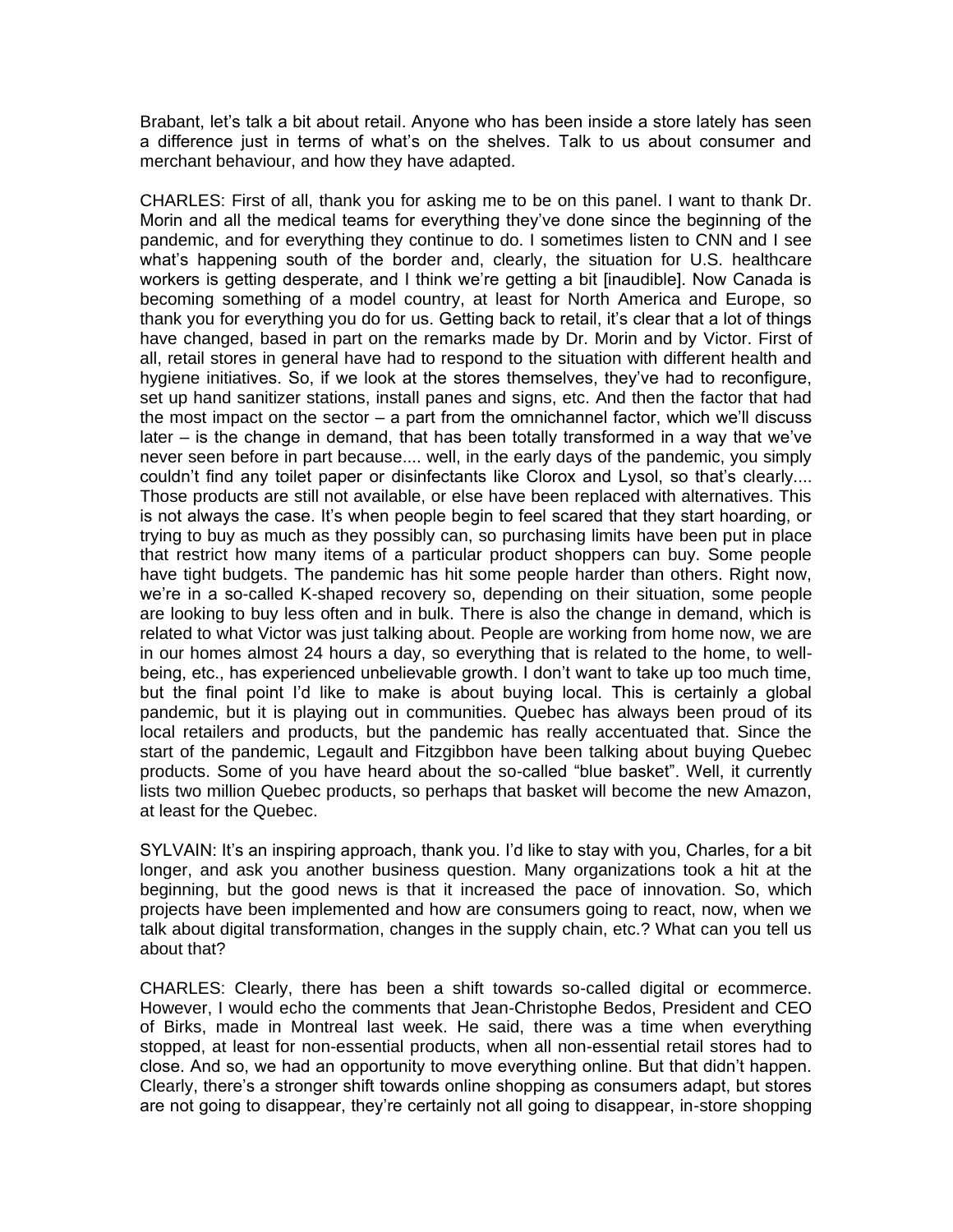store, 27% online, and 40% want to do both, so that's one idea. Second, we're seeing Mirror. For those who haven't heard of it, it's a bit like Peloton, but there's a mirror where will continue, so we can truly say that we're moving towards omnichannel retail. For instance, this Christmas, apparently, 33% of Quebeckers want to do their shopping innew businesses. For example, Lululemon, a company that performs very well, bought you can work out, do online classes, etc. Smaller retailers, or companies that aren't even retailers, who were in the food sector, like CAN-AM Food Services, a company that sold primarily to restaurants, pivoted in one week to B2C, selling directly to consumers online. They used to specialize in fruits and vegetables, but in one week, they had 500 products available – disinfectants, meat, dairy products, etc. Within six weeks, they were making a profit. It's quite extraordinary; we're really seeing some dramatic changes. Finally, a word about supply chains: where possible, people are buying more and more locally. There's a lot of new click and collect services, or *buy online, pick up in-store (BOPUS) </1719*. In closing, I'd like to mention the *dark stores* phenomenon. These stores are no longer open to the public but, because they're well-positioned in the supply or delivery chain, they're used to house goods for online shopping orders. So, these are some of the innovations and changes that are happening right now.

 remarks. Now, I'd like to get back to the latest news. Dr. Morin, as you said earlier, people are talking about the second wave, about vaccines … They are talking about the vaccinated. In 6 or 12 months' time, what do you think life in a pandemic will look like? SYLVAIN: It's certainly fascinating to follow this discussion. Thank you for those sometimes controversial topic of raising public awareness of the importance of getting

 DR MORIN: Thank you. Yes, so, I referred briefly to this topic earlier on. Look, I think it's obvious that it'll be necessary to continue imposing restrictions: on what people do and but in a safe way. There's a lot of talk about hand sanitizers, we see them in shops, in these things very seriously to ensure that people don't transmit any viruses. We've seen them from transmitting the virus. That's why these vaccines are so important. Now, some of them work in different ways, so we'll have to see how that plays out in practical challenge, but we'll also have to figure out how to get people to understand the there in the world, people who think that vaccines are dangerous, so we'll have to make who they meet, on how they work – presumably from home. Some people are working based on a hybrid model. For example, in our hospitals, the administrative staff are coming in two days a week and working from home the other days. This shows that hybrid work models are being developed. Hospitals have obviously already discussed telework. However, while certain tasks can be accomplished remotely, many others cannot, so we must continue to ensure that people, patients and staff can come on-site, grocery stores, etc., but the people working in hospitals and health service areas take outbreaks in long-term care facilities, but there have also been outbreaks in hospitals. When that happens, the staff and the patients who are admitted for other reasons are exposed to the virus. So, as I said earlier, the vaccine could help control the spread of the virus. We were talking earlier about the United States. They have extremely high numbers of COVID-19 cases but, if you look at it in percentage terms, only 12% of Americans have been infected with the virus. Twelve percent is not a very large percentage of the population. To help us protect as many people as possible, the vaccine (or vaccines) will enable us to boost the herd immunity that people are talking about, so that at least 50% to 65% of people are immune to infection, that is to say, they have antibodies that will prevent them from getting infected, but especially to prevent terms. Just making sure that people have access to the vaccine will be a pretty big importance of getting vaccinated. And, as you said, there are many different opinions out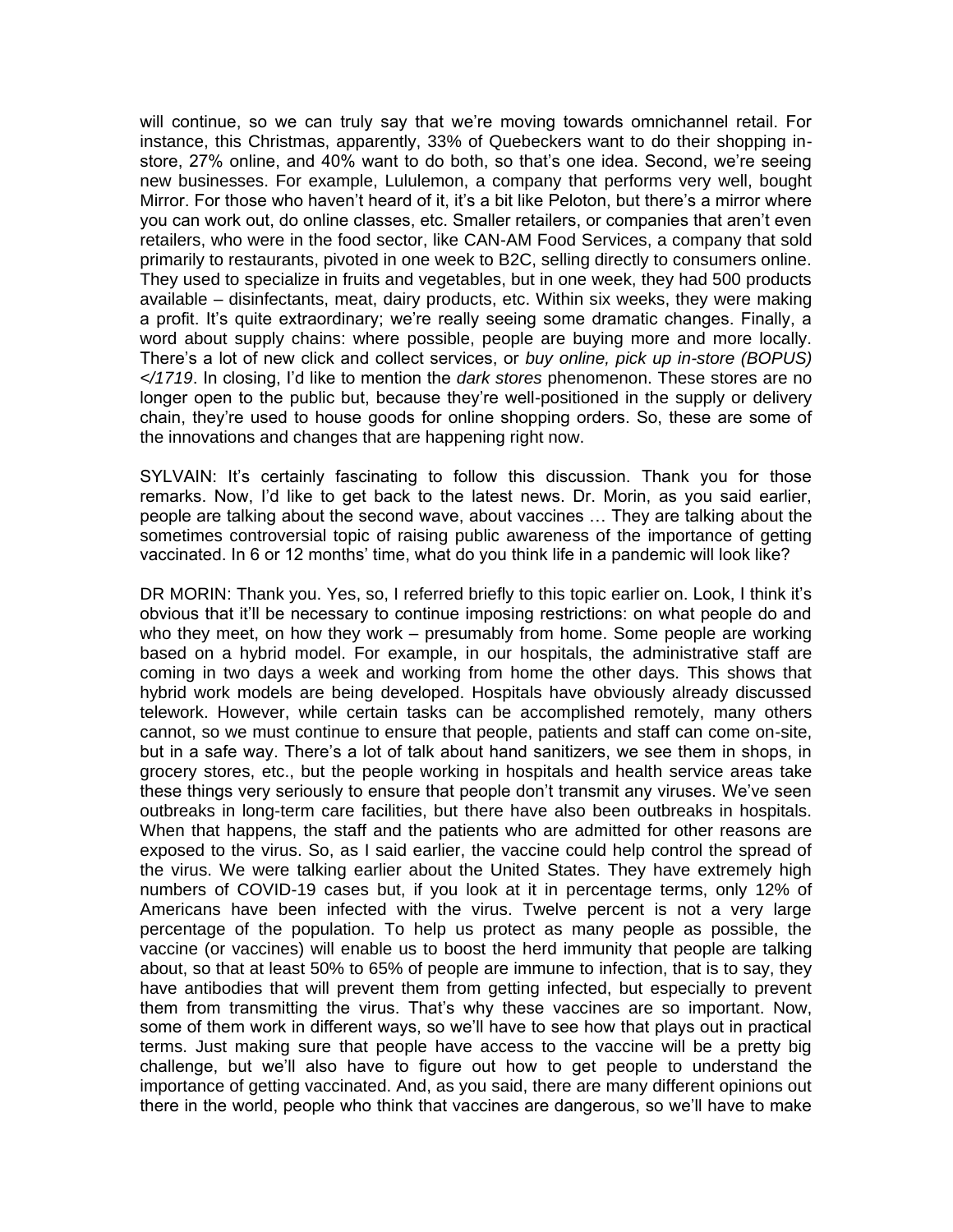sure that the messages coming from public health bodies and governments are very transparent, very clear, and will not be politicized. I believe that aspect is really crucial. The message has to come from scientists, and be based in medical science, so that the pros and cons of getting vaccinated can be presented in a clear, transparent manner. Then, as I said, different vaccines are also administered in different ways, some are oneshot, some are two, and so on. So, we will have to make sure that people understand or, at any rate, that we can explain that as clearly as possible to the public.

 SYLVAIN: Clearly, there is still a lot of work to be done. Things are going well, but it's not over. Thank you for your thoughts on this matter. Victor, the world has changed and will continue to change. This is just as true for retail as it is for the health sector. And for financial services, too. The question that comes to my mind is, how will banking services change? How do we move forward from here? What role will face-to-face interactions play, whether at the branches or for our corporate clients? Can you give us your thoughts on that?

 VICTOR: Yes, I think Charles has already touched on that. People's habits change, but there, and we had to adapt. So, I think we're moving forward on several digital fronts. What's important for us today is to provide our clients and our people with alternatives. In a few months, when it's -15, -20, the idea of waiting or standing in line outside will be less appealing. We're limited by the access to and space in our offices so, first of all, we that's what's happening now. It's a continuous learning process for our employees, both able to see the other person's face, that builds trust. For us, it's really an ongoing learning process. We're adapting to the needs, to the new standards that are imposed minded, because we're introducing new technologies, we're testing all kinds of things. Some things work very well, other don't, but the idea is to have an open mind and to try our customers that we'll stay open, that we'll continue to be there. We started the completely open, all our offices have reopened. It's also a question of adapting as the not completely. They still feel a need for human interaction. Of course, these days, that poses a bit of a problem. The branches have definitely changed the way they do things. We saw a definite need to keep our offices open, the public was clear, the demand was have to create an environment where we help our clients adapt and find ways for them to talk to a banker, but we also need to adapt our technology. Today, our branches are focused on offering advice, people are now able to talk to their banker virtually, and at home and on-site, but the initial reaction has been very positive. People really appreciate actually being able to see someone, even if it's virtual, they appreciate being and we are facing the future with an open mind. We hope our people will also be openand adapt to change. We also see that people are making an effort to be patient. People realize that we are dealing with a very big challenge, but I also think we need to reassure pandemic by closing some 50 offices and almost 400 across the country. Today, we are situation evolves. The vaccines that will soon be rolled out provide some hope, but I think that the changes we have seen will be ongoing. I don't believe that we can go back to the way things used to be. For us, adapting means immersing ourselves in the present moment and looking ahead with optimism.

 SYLVAIN: Adapting – yes. That's what I'm interested in. I have one last question before we go to questions from our participants today. Charles, it doesn't seem very likely that stores will be completely returning to normal, so what will shopping look like in the future? How would you summarize what the new normal in retail will look like?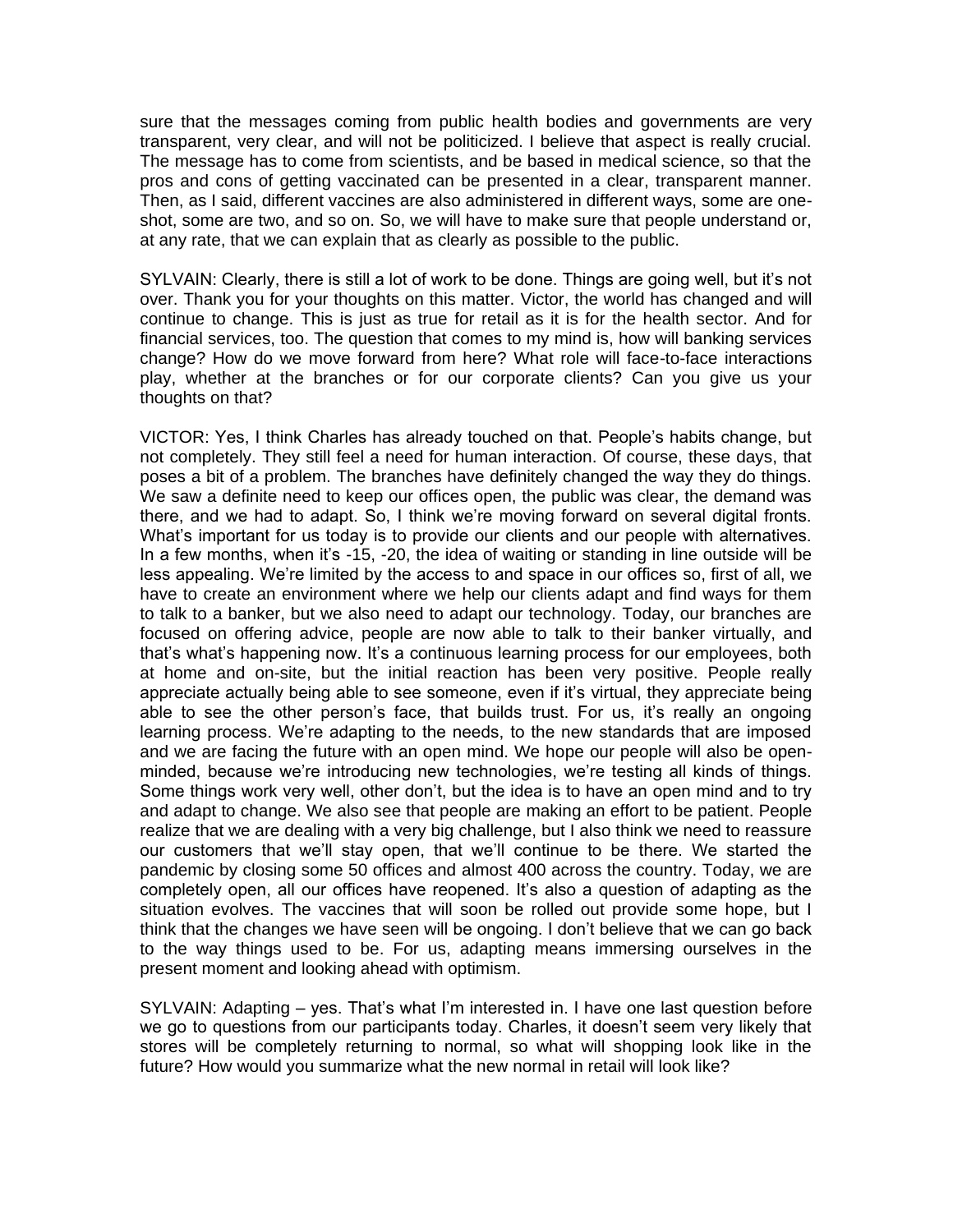CHARLES: We were already … you should know that our sectors – somewhat like the thing I want to say is that I think retail is all about selling a brand. It's based on a people need the brick-and-mortar stores, we'll go back to them. It's great to see you everything – I think it's often better to shop in person, that way, you get the whole restaurant industry is struggling with some of the same issues. It's a bit more complicated for restaurants because they've been hit hard. They're still closed, at least in the red zones, so we'll have to see where they end up, but restaurants have always restaurants will return to where they were before, but it's going to take time, and right banking sector, in my opinion – were already going through a fairly major transformation before the pandemic. However, COVID may well be the tsunami. So, looking ahead, first, we're shifting towards an omnichannel world (as it's now called). So, maybe our first step should be to think about how stores are going to support online sales, rather than how online sales will support stores. Second, I think health and hygiene will probably continue to be paramount in the retail environment for a good 12 to 24 months. The third beautiful story, with products and services that people want to buy, and sales associates or people with whom we interact and who make it a pleasant experience. So, my point is that all of this will require even more work, especially for in-store shopping, but I think there online, and to be able to interact with you online. But, for certain things – not for experience, and that goes back to the whole issue of shopping locally. I think that here, and for everything that is community-based, if we can promote meaningful local products and services at our neighbourhood stores in the communities where we live, that provide an experience that appeals to people, I think that's where the future lies. I think that the been there, I think they'll come back. Unfortunately, some of them won't survive, but new owners will take their place, or existing owners will reopen with new ideas. So, I think now that industry is really hurting.

 SYLVAIN: It'll be interesting to check back in the next 12 to 18 months, for sure. We just received our first participant question, and it's for your area of expertise, Suzanne [Dr. Morin]. Will the pandemic change the way we train doctors? What can we learn from this?

 briefly on the issue of technology that the others have mentioned, it's also crucial right DR MORIN: Yes, clearly, not only doctors, but all health care professionals will be trained differently. We understand now that, while no one wants this kind of situation to recur, a pandemic could happen again, albeit less widespread. Certainly, we have learned a great deal, just as we learned from smaller, past pandemics that enabled us to react more quickly this time, and to develop protocols. So, doctors, nurses, all the health care professionals will have to learn how to better manage the potential for infection that could put the patients they're interacting with at risk. That's extremely important, and it's going to start in the classroom and makes its way into practice settings as well. Given that public health has been seen by some as the poor relation of medicine, I would say that this will certainly create significant interest among future students and therefore an interest in this field in particular: an interest in studying infectious disease transmission and how we can prevent such serious global consequences. And also, if I can touch now that both patients and doctors have better access to telemedicine in hospitals and health care settings. A number of programs are already up and running, in oncology, for instance. A project at the MUHC that is already well underway will set up a patient portal they can use to access their data, communicate their doctor, check appointments, and so on. These are things that will have to continue being developed so that they become the standard, if you want, in all areas of medicine.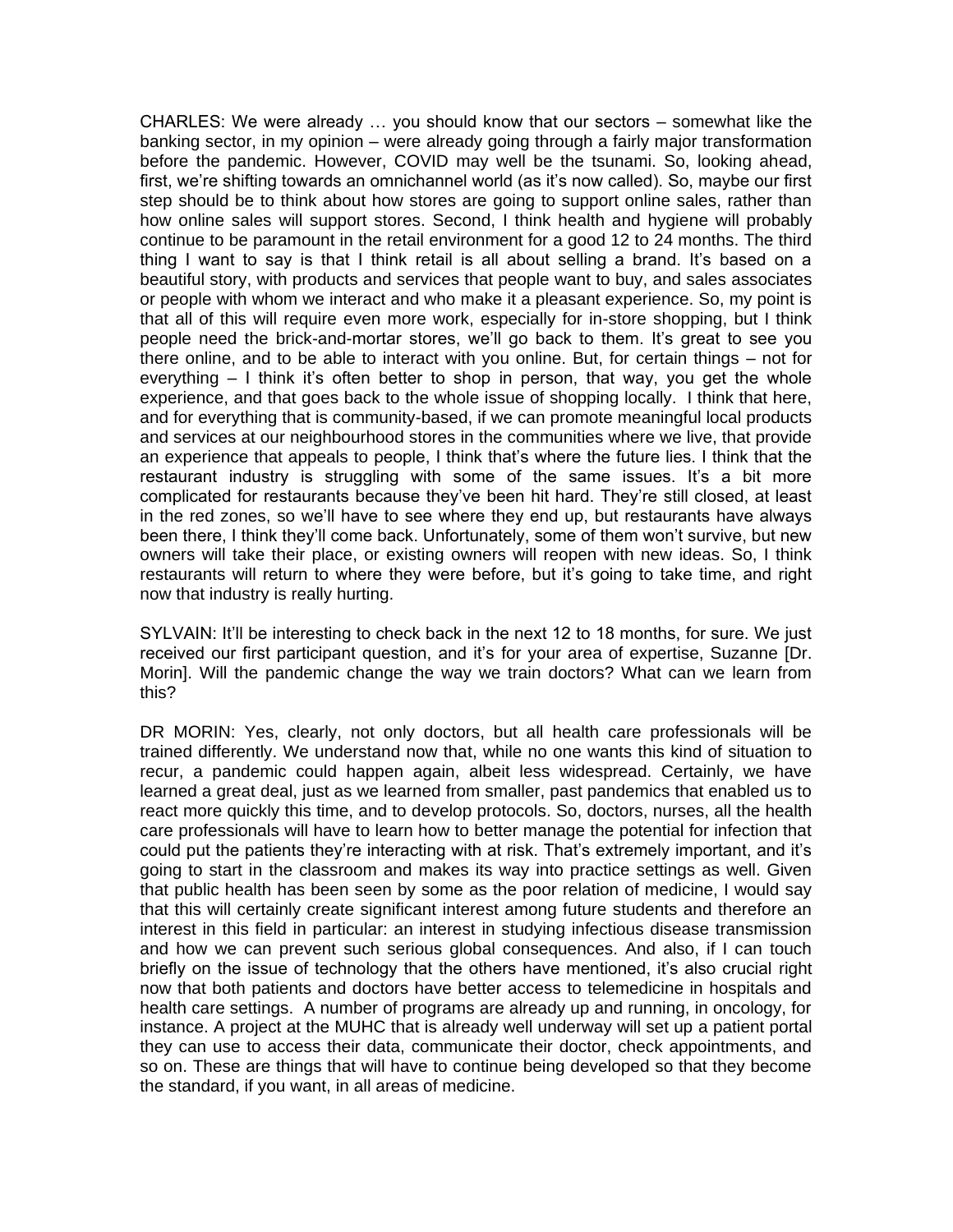Since the beginning of the pandemic, people have been spending less, so it's natural to SYLVAIN: Great. Thank you for those insights. And now to Victor with another participant question. Have consumer savings habits in the financial sector changed? assume that they're saving more. What do you have to say about that?

 VICTOR: I would say that yes, this is, in fact, true. We've seen a small change in people's habits. People who are insecure abut their jobs, for example, tend to be a bit on things like cars. There's also a lack of suppliers. People want to do projects, but one expensive, so I think people are hesitant … But we're seeing this translate into savings more reluctant to spend. People have been focussing on projects, and investing more in their homes. Many people have gone to great lengths to install backyards, swimming pools, and so on, so these requests have skyrocketed. But I would say people are hesitant to actually make that big purchase. I think the situation is stabilizing now, but I think it's instilled a kind of savings mindset across the country. We see that people are thinking a lot about the coming months and year. We see that people want to plan holidays, but they are still somewhat hesitant, keeping an eye on the future. I think that trend will probably continue for some time, until people regain the confidence to spend thing we're seeing more and more is that materials are increasingly scarce and and a small change in habits across all markets.

CHARLES: Could I just add one point to that?

SYLVAIN: Sure.

 the home renovation sector, I don't know if you seen the numbers from Home Depot, CHARLES: Just on that one point, because we are very clearly seeing a strong trend towards people making major retail purchases. People are travelling a lot less, making a lot fewer trips, so they may save a little more, but when we talk to the car dealerships, Lowes, Rona, BMR, etc., but they're over 20%, 30%, which is why there are fewer products available. So, the big retail spending has really switched over to consumer goods, not services, because at the moment there's a lot less opportunity there.

 SYLVAIN: That's a good point. We're certainly seeing it, and we're hearing about it from the stock market, where some interesting results are being generated. And finally, one last question, again from a participant. This time it's for you, Charles. What do you think is the best way to revive downtown Montreal? What strategies could be implemented to achieve this, specifically in retail, as this is normally a fairly busy sector?

 sports store that started in the suburbs of Montreal, but that's now open in the Eaton Centre – the same thing, it's had very good sales. So, this shows that, in order for the people want. And then, well, as far as office workers are concerned, it's going to be a bit complicated, we'll have to see what happens. I think people will still go back to work at CHARLES: Well, that's an extremely complex question. Let's use the Eaton Centre as an example. Take the Time Out Market which, I believe, is a great concept. You see that their clientele is normally one third office workers, one third shoppers, and one third tourists. The office workers are no longer there, many people are avoiding downtown areas, and the tourists have not yet returned, so it's complicated. At the same time, I have to say: they need to adapt their product. Back to the Eaton Centre: UNIQLO opened the largest store in Canada. There are lineups outside. Decathlon, a French downtown to become attractive, you must have merchants or stores or products that some point, maybe not five days a week, but possibly. And then there are the tourists